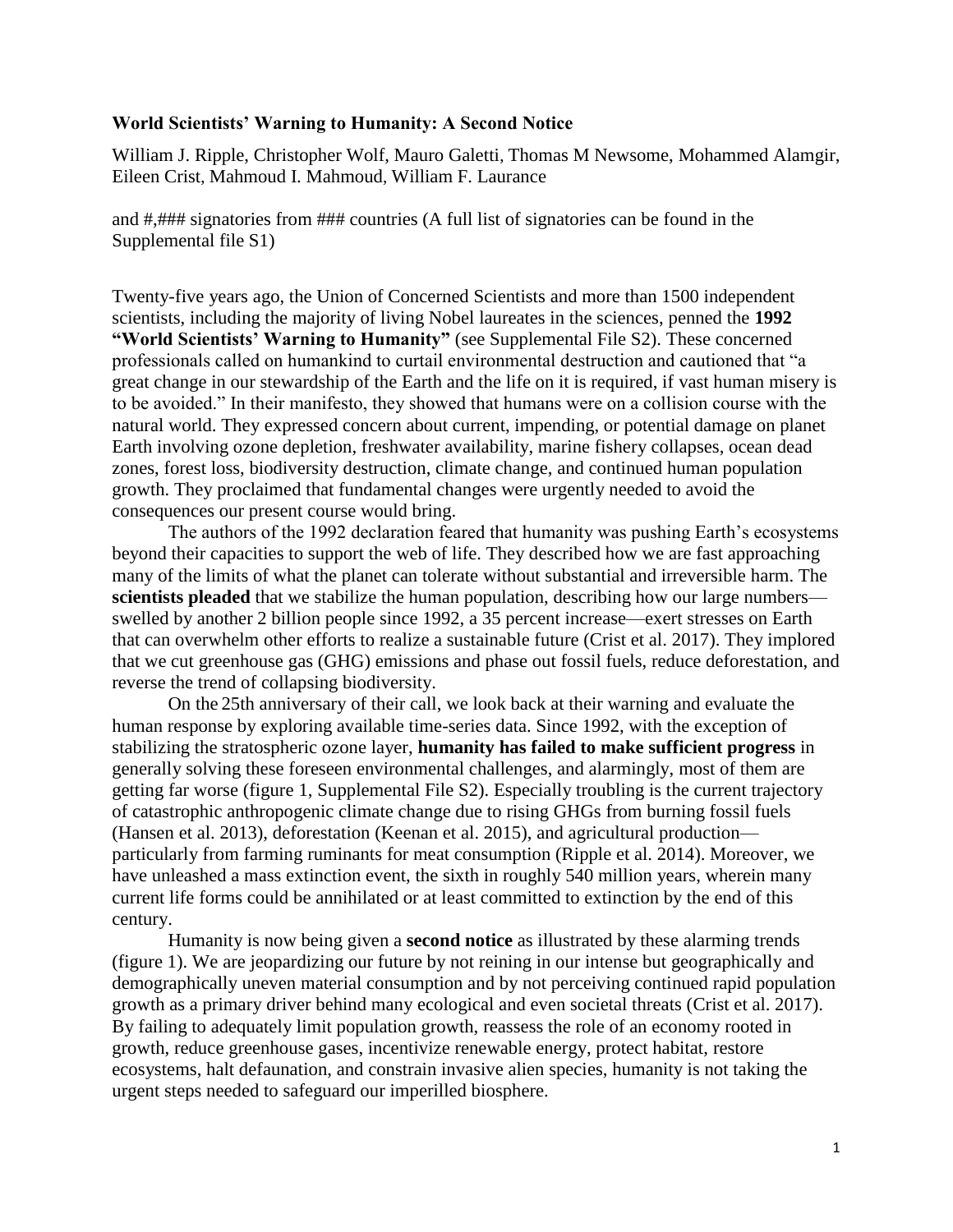As most political leaders respond to **pressure**, scientists, media influencers, and lay citizens must insist that their governments take immediate action, as a moral imperative to current and future generations of human and other life. With a groundswell of organized grassroots efforts, dogged opposition can be overcome and political leaders compelled to do the right thing. It is also time to re-examine and change our individual behaviours, including limiting our own reproduction (ideally to replacement level at most) and drastically diminishing our percapita consumption of fossil fuels, meat, and other resources.

The rapid global decline in ozone-depleting substances shows that **we can make positive change when we act decisively**. We have also made advancements in reducing extreme poverty and hunger (www.worldbank.org). Other notable progress (which does not yet show up in the global data sets in figure 1) include: the rapid decline in fertility rates in many regions attributable to investments in girls' and women's education (www.un.org/esa/population), the promising decline in the rate of deforestation in some regions, and the rapid growth in the renewable-energy sector. We have learned much since 1992, but the advancement of urgently needed changes in environmental policy, human behavior, and global inequities is still far from sufficient.

Sustainability transitions come about in diverse ways and all require civil-society pressure and evidence-based advocacy, political leadership, and a solid understanding of policy instruments, markets, and other drivers. Examples of diverse and effective steps humanity can take to **transition to sustainability** include (not in order of importance or urgency):

- prioritizing the enactment of connected well-funded and well-managed reserves for a significant proportion of the world's terrestrial, marine, freshwater, and aerial habitats;
- maintaining nature's ecosystem services by halting the conversion of forests, grasslands, and other native habitats;
- restoring native plant communities at large scales, particularly forest landscapes;
- rewilding regions with native species, especially apex predators, to restore ecological processes and dynamics;
- developing and adopting adequate policy instruments to remedy defaunation, the poaching crisis, and the exploitation and trade of threatened species;
- reducing food waste through education and better infrastructure;
- promoting dietary shifts towards mostly plant-based foods;
- further reducing fertility rates by ensuring that women and men have access to education and voluntary family-planning services, especially where such resources are still lacking;
- increasing outdoor nature education for children as well as the overall engagement of society in the appreciation of nature;
- divesting of monetary investments and purchases to encourage positive environmental change;
- devising and promoting new green technologies and massively adopting renewable energy sources, while phasing out subsidies to energy production through fossil fuels;
- revising our economy to reduce wealth inequality and ensure that prices, taxation and incentive systems take into account the real costs which consumption patterns impose on our environment; and
- estimating a scientifically defensible, sustainable human population size for the long term while rallying nations and leaders to support that vital goal.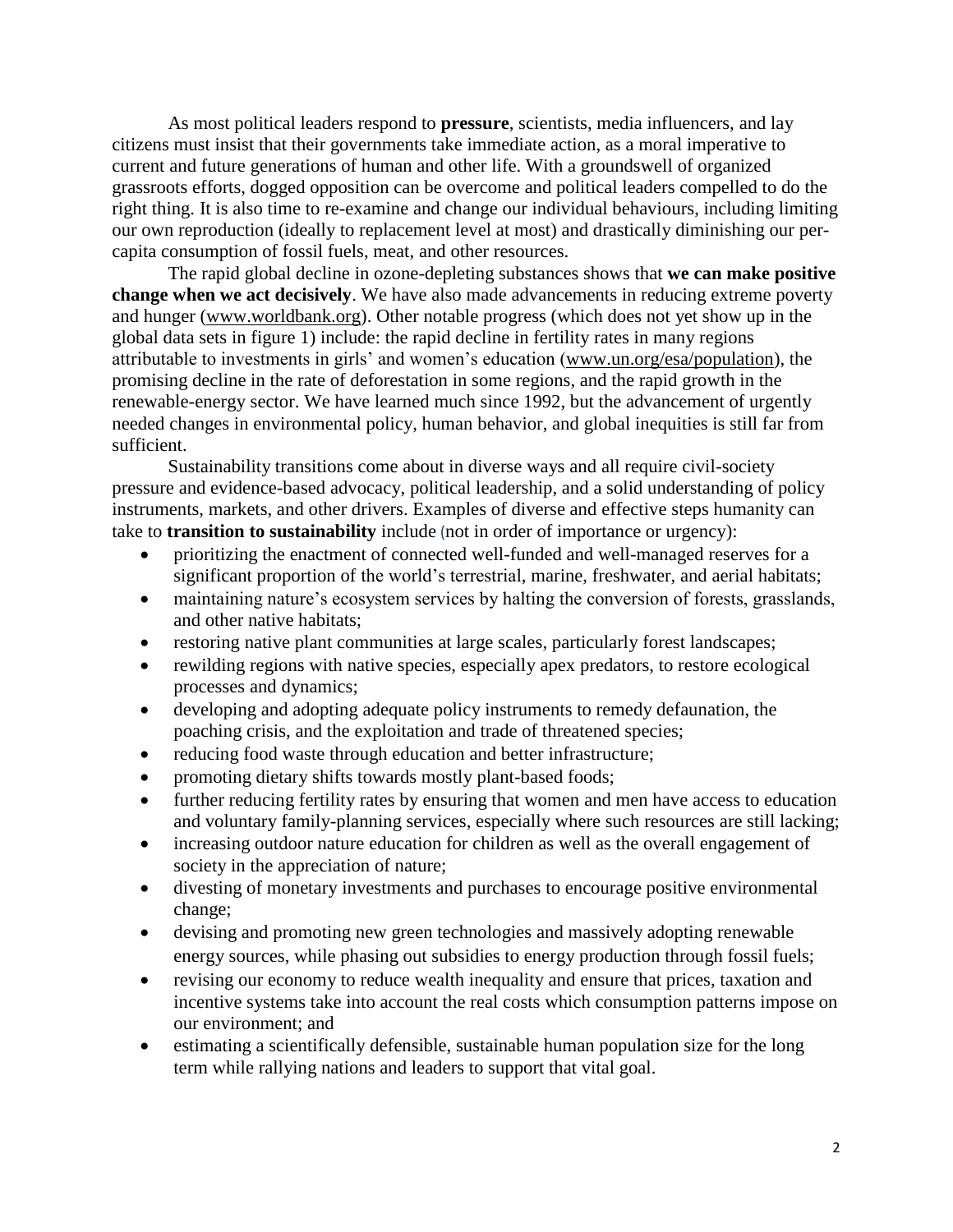To prevent widespread misery and catastrophic biodiversity loss, humanity must practice a more environmentally sustainable alternative to business as usual. This prescription was well articulated by the world's leading scientists 25 years ago, but in most respects, we have not heeded their warning. Soon it will be too late to shift course away from our failing trajectory, and time is running out. We must recognize, in our day-to-day lives and in our governing institutions, that **Earth with all its life is our only home**.

A Spanish and French version of this article can be found in Supplemental File S2.

### **Acknowledgments**

Peter Frumhoff and Doug Boucher of the Union of Concerned Scientists, as well as the following individuals, provided thoughtful discussions, comments, or data for this paper: Stuart Pimm, David Johns, David Pengelley, Guillaume Chapron, Steve Montzka, Robert Diaz, Drik Zeller, Gary Gibson, Leslie Green, Nick Houtman, Peter Stoel, Karen Josephson, Robin Comforto, Terralyn Vandetta, Luke Painter, Rodolfo Dirzo, Guy Peer, Peter Haswell, and Robert Johnson.

### **References cited**

- Crist E, Mora C, Engelman R. 2017. The interaction of human population, food production, and biodiversity protection. Science 356: 260–264.
- Hansen J, et al. 2013. Assessing "dangerous climate change": Required reduction of carbon emissions to protect young people, future generations and nature. PLOS ONE 8: e81648.
- Keenan, RJ, Reams GA, Achard F, de Freitas JV, Grainger A, Lindquist E. 2015. Dynamics of global forest area: results from the FAO Global Forest Resources Assessment 2015. Forest Ecology and Management, 352: 9–20.
- Ripple WJ, Smith P, Haberl H, Montzka SA, McAlpine C, Boucher DH. 2014. Ruminants, climate change and climate policy. Nature Climate Change 4: 2–5. doi:10.1038/nclimate2081

*William J. Ripple (bill.ripple@oregonstate.edu), Christopher Wolf, and Thomas M. Newsome are affiliated with the Global Trophic Cascades Program, in the Department of Forest Ecosystems and Society, at Oregon State University, in Corvallis. TMN is also affiliated with the Centre for Integrative Ecology, in the School of Life and Environmental Sciences, at Deakin University, in Geelong, Australia. Mauro Galetti is affiliated with the Instituto de Biociências, Universidade Estadual Paulista, Departamento de Ecologia, in São Paulo, Brazil. Mohammed Alamgiris affiliated with the Institute of Forestry and Environmental Sciences, at the University of Chittagong, in Bangladesh. Eileen Crist is affiliated with the Department of Science and Technology in Society, at Virginia Tech, in Blacksburg. Mahmoud I. Mahmoud is affiliated with the ICT/Geographic Information Systems Unit of the National Oil Spill Detection and Response Agency (NOSDRA), in Abuja, Nigeria. William F. Laurance is affiliated with the Centre for Tropical Environmental and Sustainability Science and the College of Science and Engineering, at James Cook University, in Cairns, Queensland, Australia.*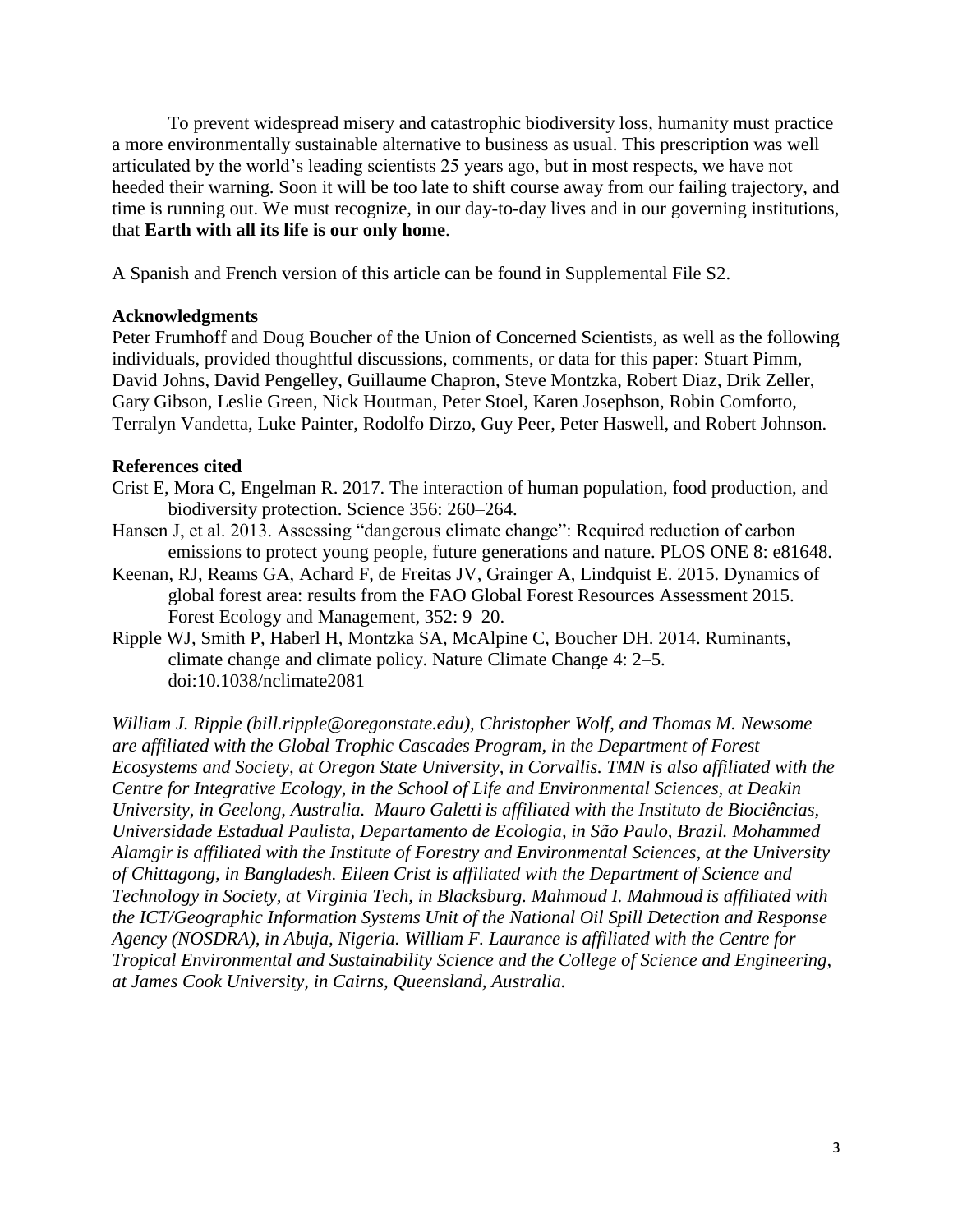

Figure 1. Trends over time for environmental issues identified in the 1992 scientists' warning to humanity. The years before and after the 1992 scientists' warning are shown as gray and black lines, respectively. Figure 1a shows emissions of halogen source gases, which deplete stratospheric ozone, assuming a constant natural emission rate of 0.11 Mt CFC-11-equivalent per year. In panel (c), marine catch has been going down since the mid-1990s, but, at the same time, fishing effort has been going up (Supplemental File S2). The vertebrate abundance index in (f) has been adjusted for taxonomic and geographic bias but incorporates relatively little data from developing countries, where there are the fewest studies; between 1970 and 2012, vertebrates declined by 58 percent, with freshwater, marine, and terrestrial populations declining by 81, 36, and 35 percent respectively (Supplemental File S2). Five-year means are shown in (h). In (i), ruminant livestock consist of domestic cattle, sheep, goats, and buffaloes. Note that *y*-axes do not start at zero, and it is important to inspect the data range when interpreting each graph. Percentage change, since 1992, for the variables in each panel include (a) -68.1%, (b) -26.1%, (c)  $-6.4\%$ , (d)  $+75.3\%$ , (e)  $-2.8\%$ , (f)  $-28.9\%$ , (g)  $+62.1\%$ , (h)  $+167.6\%$ , (i) humans:  $+35.5\%$ ; ruminant livestock +20.5%. Additional descriptions of the variables and trends, as well as sources for figure 1, are included in Supplemental File S2.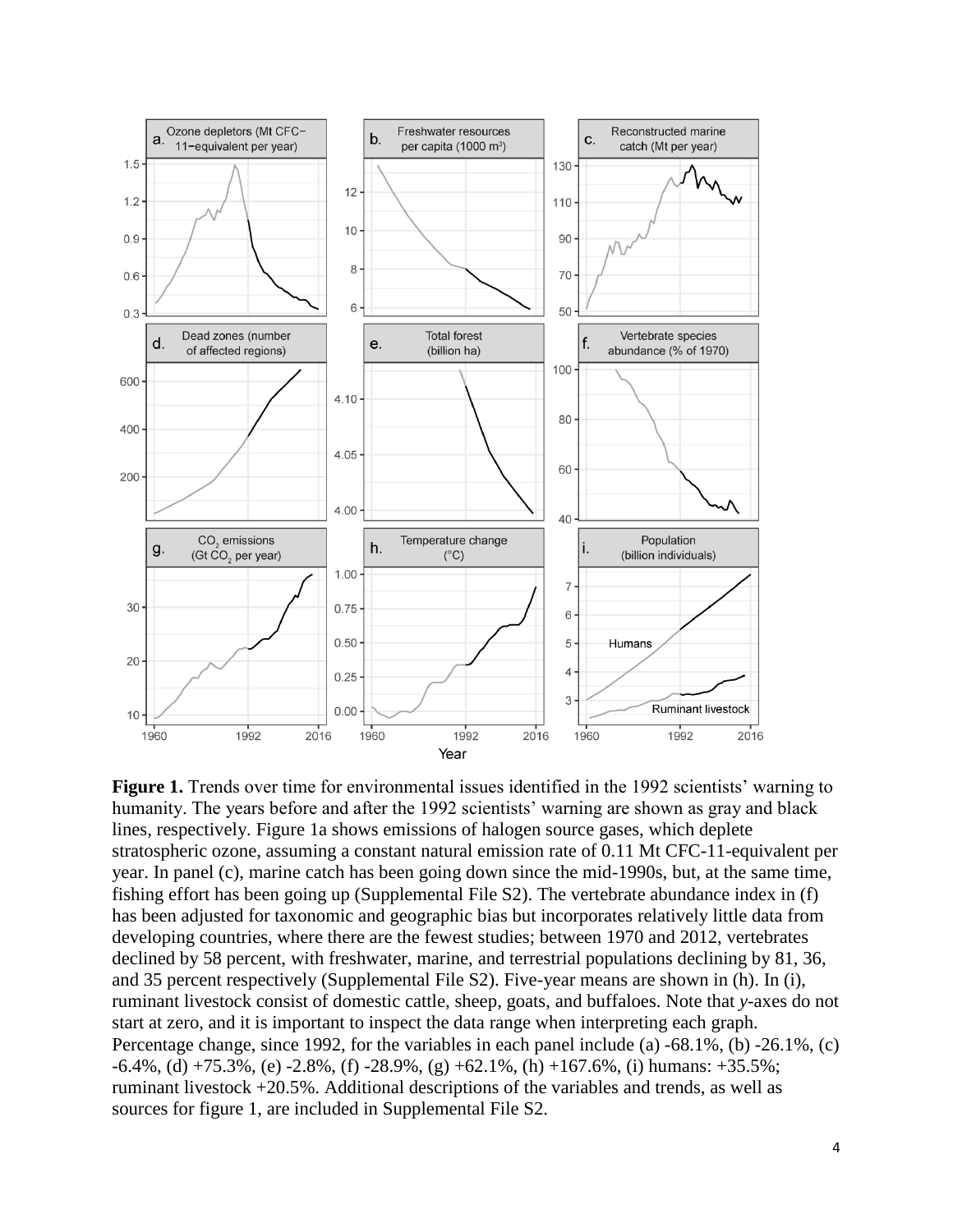# **Supplemental File S2**

For the article "World Scientists' Warning to Humanity: A Second Notice" published in BioScience in 2017 by William J. Ripple, Christopher Wolf, Mauro Galetti, Thomas M Newsome, Mohammed Alamgir, Eileen Crist, Mahmoud I. Mahmoud, William F. Laurance

and **xx,xxx signatories** from **xxx countries** (see supplemental File S1)

# **Contents:**

Descriptions of variables and trends in figure 1: Page 2 References for figure 1: Page 3 Full text of the 1992 World Scientists' Warning to Humanity: Pages 4-6 Spanish version of the main article: Pages 7-11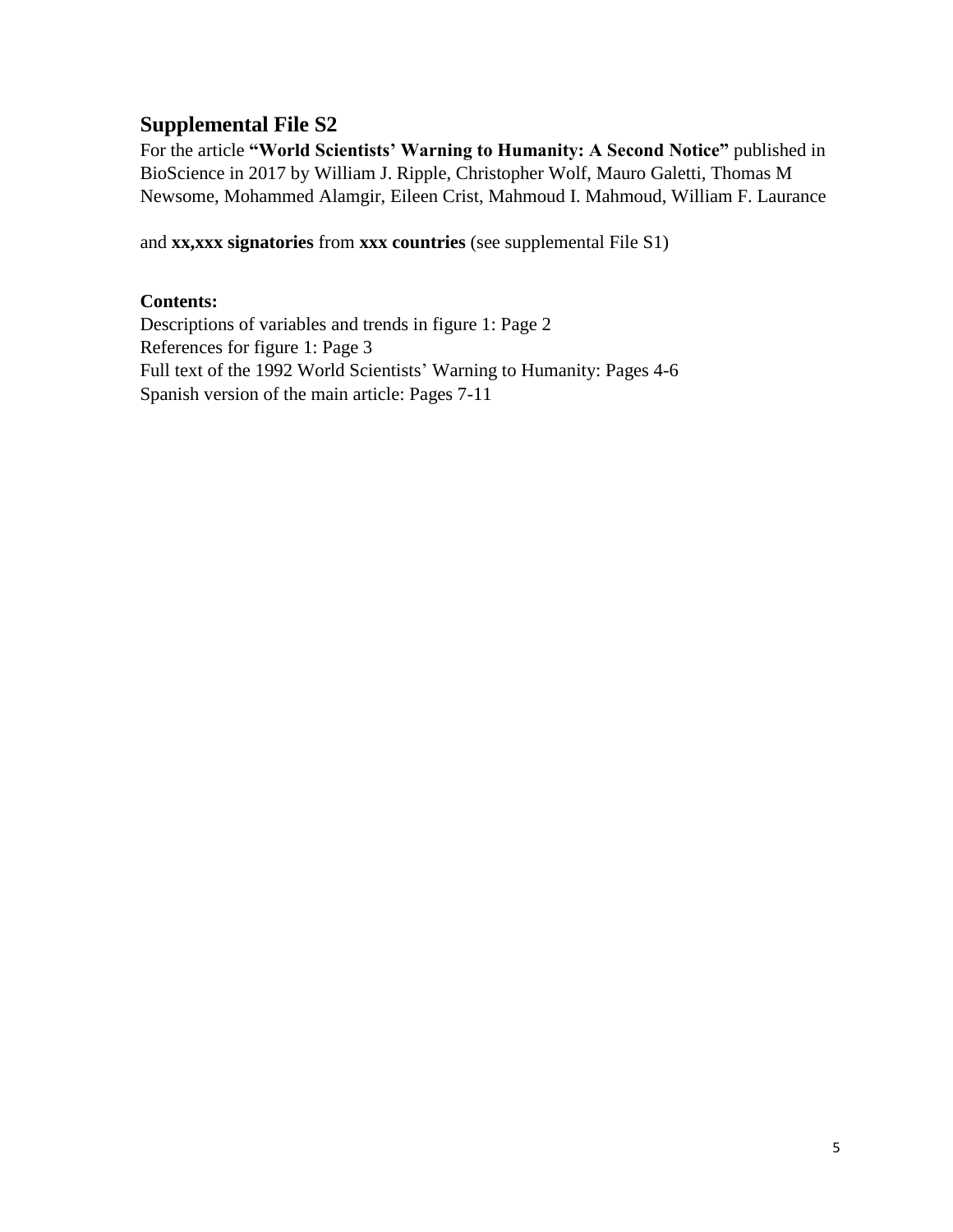#### **Descriptions of variables and trends in Figure 1.**

**Ozone depletion, Figure 1a.** During the 1970s, human-produced chemicals known as ozone-depleting substances, mainly chlorofluorocarbons, were rapidly depleting the ozone layer. In 1987, governments of the world came together and crafted the United Nations Montreal Protocol as a global attempt to address this issue. With protocol compliance, emissions of halogen source gases (ozone-depleting substances and natural sources) peaked in the late 1980s and since then they have significantly decreased (Figure 1a). Global ozone depletion is no longer increasing, and significant recovery of the ozone layer is expected to occur by the middle of this century (Hegglin et al. 2014).

**\_\_\_\_\_\_\_\_\_\_\_\_\_\_\_\_\_\_\_\_\_\_\_\_\_\_\_\_\_\_\_\_\_\_\_\_\_\_\_\_\_\_\_\_\_\_\_\_\_\_\_\_\_\_\_\_\_\_\_\_\_\_\_\_\_\_\_\_\_\_\_\_\_\_\_\_\_\_\_\_\_\_\_\_\_\_\_\_\_**

**Declining Freshwater availability, Figure 1b.** Per capita freshwater availability is less than half of levels of the early 1960s (Figure 1b, AQUASTAT 2017) with many people around the world suffering from a lack of fresh clean water. This decrease in available water is nearly all due to the accelerated pace of human population growth. It is likely that climate change will have an overwhelming impact on the freshwater availability through alteration of the hydrologic cycle and water availability. Future water shortages will be detrimental to humans, affecting everything from drinking water, human health, sanitation, and the production of crops for food.

**Unsustainable marine fisheries, Figure 1c**. In 1992, the total marine catch was at or above the maximum sustainable yield and fisheries were on the verge of collapse. Reconstructed time series data show that global marine fisheries catches peaked at 130 million tonnes in 1996 and has been declining ever since (Figure 1c). The declines happened despite increased industrial fishing efforts and despite developed countries expanding to fishing the waters of developing countries (Pauly and Zeller 2016, updated).

**Ocean dead zones, Figure 1d.** Coastal dead zones which are mainly caused by fertilizer runoff and fossil-fuel use, are killing large swaths of marine life. Dead zones with hypoxic, oxygen-depleted waters, are a significant stressor on marine systems and identified locations have dramatically increased since the 1960s, with more than 600 systems affected by 2010 (Figure 1d, Diaz and Rosenberg 2008, updated).

**Forest loss, Figure 1e**. The world's forests are crucial for conserving carbon, biodiversity, and freshwater. Between 1990 and 2015, total forest area decreased from 4,128 to 3,999 million ha, a net loss of 129 million ha which is approximately the size of South Africa (Figure 1e). Forest loss has been greatest in developing tropical countries where forests are now commonly converted to agriculture uses (FAO 2015).

**Dwindling biodiversity, Figure 1f.** The world's biodiversity is vanishing at an alarming rate and populations of vertebrate species are rapidly collapsing (World Wildlife Fund 2016). Collectively, global fish, amphibians, reptiles, birds, and mammals declined by 58% between 1970 and 2012 (Figure 1f). Here, we display a diversity-weighted Living Planet Index that has been adjusted for taxonomic and geographic bias by accounting for the estimated number of species within biogeographical regions, and the relative species diversity within them. (McRae et al. 2017). Freshwater, marine, and terrestrial populations declined by 81%, 36%, and 35% respectively (McRae et al. 2017).

**Climate change, Figure 1g, Figure 1h.** Global fossil-fuel carbon dioxide emissions have increased sharply since 1960 (Figure 1g, Boden et al. 2017). Relative to the 1951-1980 average, global average annual surface temperature, in parallel to CO<sup>2</sup> emissions, has also rapidly risen as shown by 5-year mean temperature anomaly (Figure 1h, NASA's Goddard Institute for Space Studies (GISS) 2017). The 10 warmest years in the 136-year record have occurred since 1998. The most recent year of data, 2016, ranks as the warmest on record. Temperature increases will likely cause a decline in the world's major food crops, an increase in the intensity of major storms, and a substantial sea level rise inundating major population centers.

**Population growth, Figure 1i.** Since 1992, the human population has increased by approximately 2 billion individuals, a 35% change (Figure 1i, FAOSTAT 2017). The world human population is unlikely to stop growing this century and there is a high likelihood that the world population will grow from 7.2 billon people now to between 9.6 and 12.3 billon by 2100 (Gerland et al. 2014). Like the change in human population, the domestic ruminant population, which has its own set of major environmental and climate impacts, has been increasing in recent decades to approximately 4 billion individuals on Earth (Figure 1i, FAOSTAT 2017).

Note that the loss of soil productivity was listed as a concern in the 1992 scientists' warning, but this variable was not analyzed here due to a lack of global data on changes in soil productivity. For each variable listed below, we calculated percentage change since 1992 using the values for 1992 and the most recent year available. When data were unavailable for 1992, we used linear interpolation to estimate the value there. These change results are in the caption for Figure 1.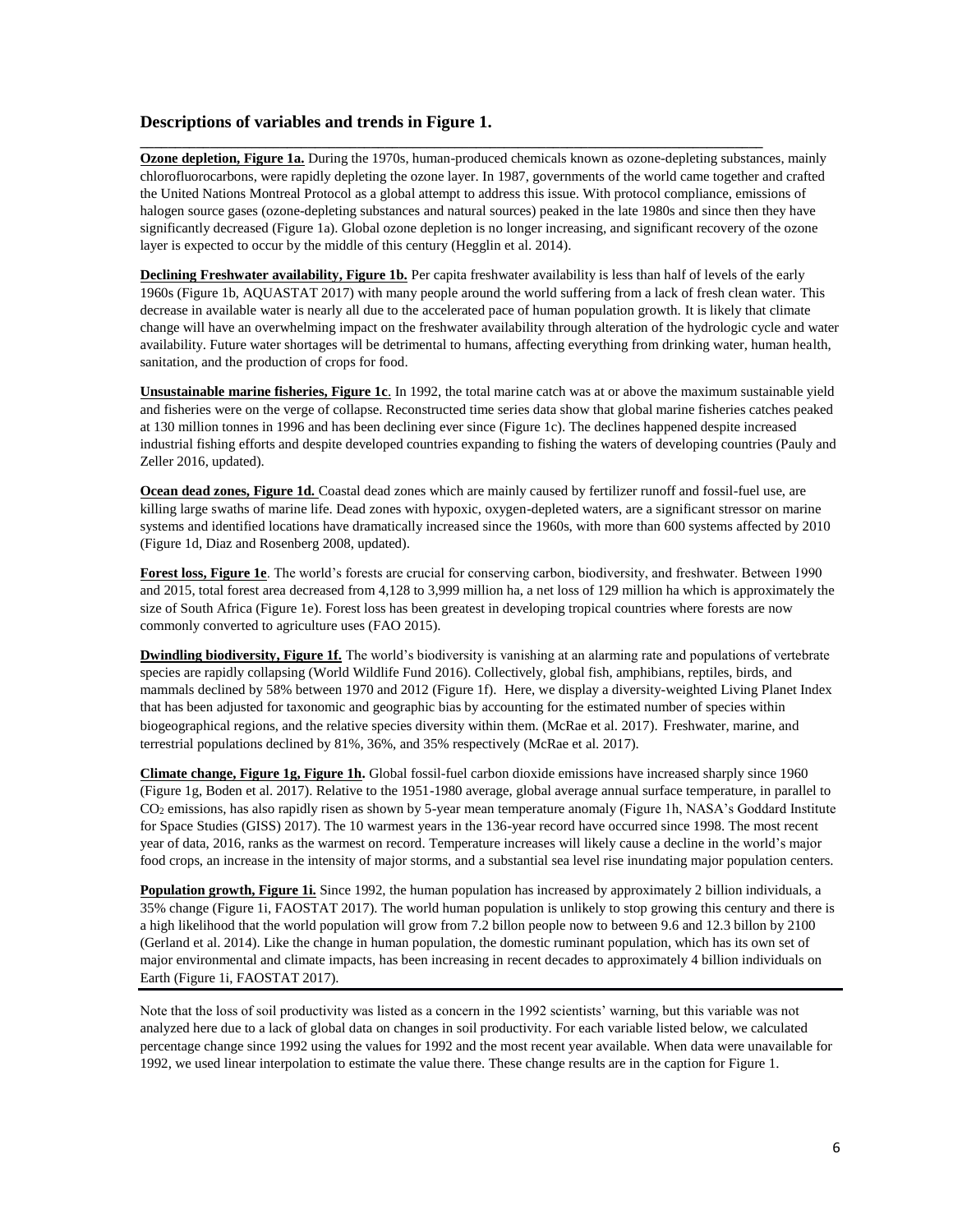### **References for figure 1**

**Figure 1a**, Hegglin, M. I., D. W. Fahey, M. McFarland, S. A. Montzka, and E. R. Nash. 2015. Twenty questions and answers about the ozone layer: 2014 Update: Scientific assessment of ozone depletion: 2014. World Meteorological Organization, Geneva, Switzerland.

**Figure 1b**, AQUASTAT. 2017. AQUASTAT - [FAO's Information System on Water and Agriculture.](file://///acer/home/O-R/ripplew/Scientists%20warning%20to%20humanity/BioScience%20version%201/AQUASTAT.%202017.%20AQUASTAT%20-%20FAO)  [http://www.fao.org/nr/aquastat/.](file://///acer/home/O-R/ripplew/Scientists%20warning%20to%20humanity/BioScience%20version%201/AQUASTAT.%202017.%20AQUASTAT%20-%20FAO)

**Figure 1c**, Pauly, D., and D. Zeller. 2016. Catch reconstructions reveal that global marine fisheries catches are higher than reported and declining. Updated. Nature Communications 7:10244.

**Figure 1d**, Diaz, R. J., and R. Rosenberg. 2008. Spreading Dead Zones and Consequences for Marine Ecosystems. Updated. Science 321:926–929.

**Figure 1e**, Food and Agriculture Organization of the United Nations. 2015. Global forest resources assessment 2015. http://www.fao.org/forest-resources-assessment/en/.

**Figure 1f**, World Wildlife Fund. 2016. Living planet report 2016: risk and resilience in a new era. McRae, L., Deinet, S. and Freeman, R., 2017. The Diversity-Weighted Living Planet Index: Controlling for Taxonomic Bias in a Global Biodiversity Indicator. PloS one, 12(1), p.e0169156.

**Figure 1g**, Boden, T. A., G. Marland, and R. J. Andres. 2017. Global, regional, and national fossil-fuel CO2 emissions, Carbon Dioxide Information Analysis Center, Oak Ridge National Laboratory. US Department of Energy, Oak Ridge, Tenn., USA 2009. doi 10.3334/CDIAC 1.

**Figure 1h**, NASA's Goddard Institute for Space Studies (GISS). 2017. Global Temperature. https://climate.nasa.gov/.

**Figure 1i**, FAOSTAT. 2017. FAOSTAT Database on Agriculture. http://faostat.fao.org/.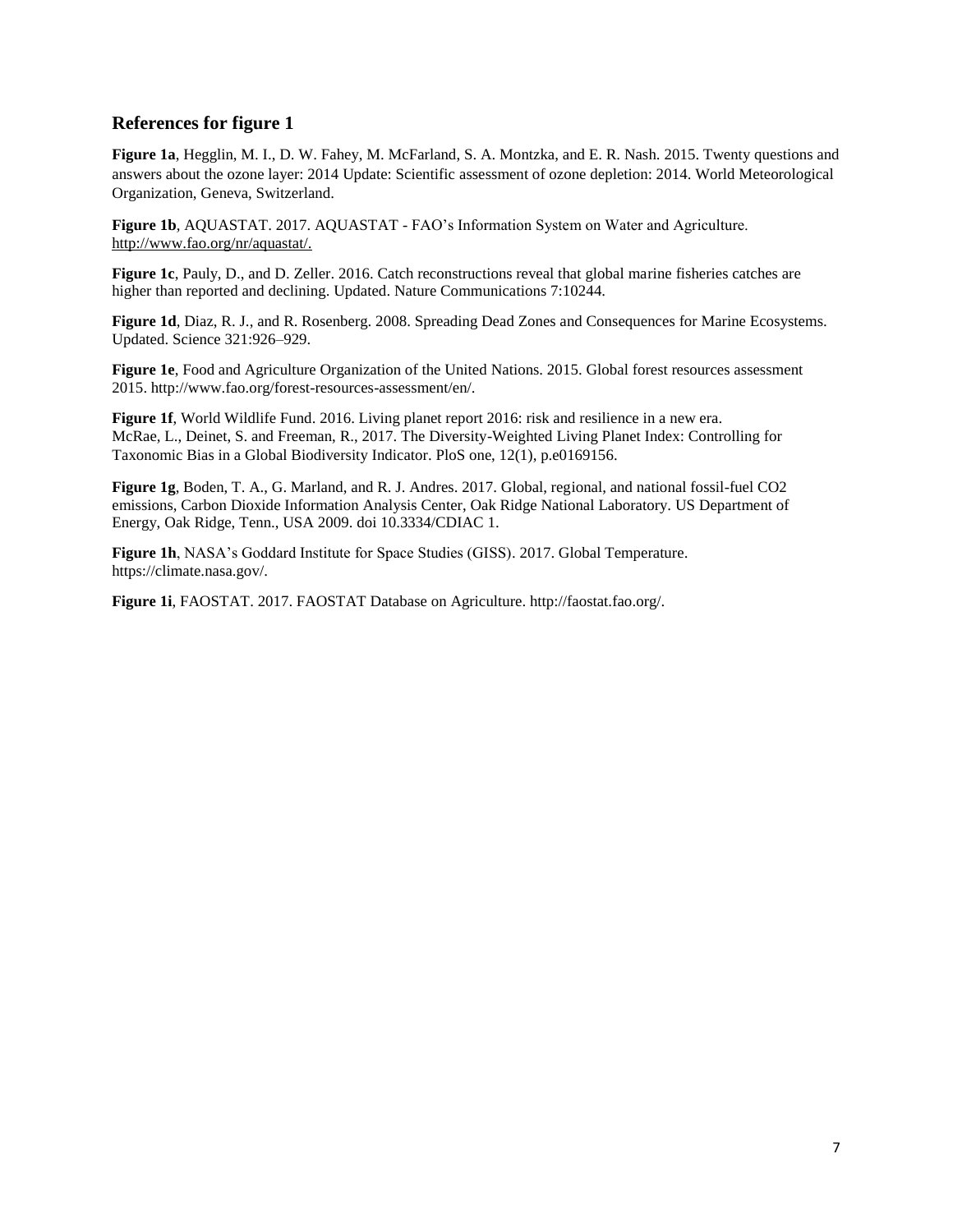### **World Scientists' Warning to Humanity (1992)**

## **UNION OF CONCERNED SCIENTISTS World Scientists' Warning to Humanity**

#### **Union of Concerned Scientists**

This 1992 document was signed by 1,575 of the world's most prominent scientists (including 99 of the 196 living Nobel laureates) and was sent to governmental leaders all over the world. The document asks people to take immediate action to stop the ever-increasing environmental degradation that threatens global life support systems on this planet. The appeal was coordinated by Dr. Henry Kendall, Nobel laureate (1990, Physics), and former Chairperson of the Union of Concerned Scientists.

"World Scientists' Warning to Humanity"

#### **Introduction**

Human beings and the natural world are on a collision course. Human activities inflict harsh and often irreversible damage on the environment and on critical resources. If not checked, many of our current practices put at serious risk the future that we wish for human society and the plant and animal kingdoms, and may so alter the living world that it will be unable to sustain life in the manner that we know. Fundamental changes are urgent if we are to avoid the collision our present course will bring about.

#### **The Environment**

The environment is suffering critical stress:

#### **The Atmosphere**

Stratospheric ozone depletion threatens us with enhanced ultra-violet radiation at the earth's surface, which can be damaging or lethal to many life forms. Air pollution near ground level, and acid precipitation, are already causing widespread injury to humans, forests, and crops.

#### **Water Resources**

Heedless exploitation of depletable ground water supplies endangers food production and other essential human systems. Heavy demands on the world's surface waters have resulted in serious shortages in some 80 countries, containing 40% of the world's population. Pollution of rivers, lakes, and ground water further limits the supply.

#### **Oceans**

Destructive pressure on the oceans is severe, particularly in the coastal regions which produce most of the world's food fish. The total marine catch is now at or above the estimated maximum sustainable yield. Some fisheries have already shown signs of collapse. Rivers carrying heavy burdens of eroded soil into the seas also carry industrial, municipal, agricultural, and livestock waste—some of it toxic.

#### **Soil**

Loss of soil productivity, which is causing extensive land abandonment, is a widespread byproduct of current practices in agriculture and animal husbandry. Since 1945, 11% of the earth's vegetated surface has been degraded—an area larger than India and China combined—and per capita food production in many parts of the world is decreasing.

#### **Forests**

Tropical rain forests, as well as tropical and temperate dry forests, are being destroyed rapidly. At present rates, some critical forest types will be gone in a few years, and most of the tropical rain forest will be gone before the end of the next century. With them will go large numbers of plant and animal species.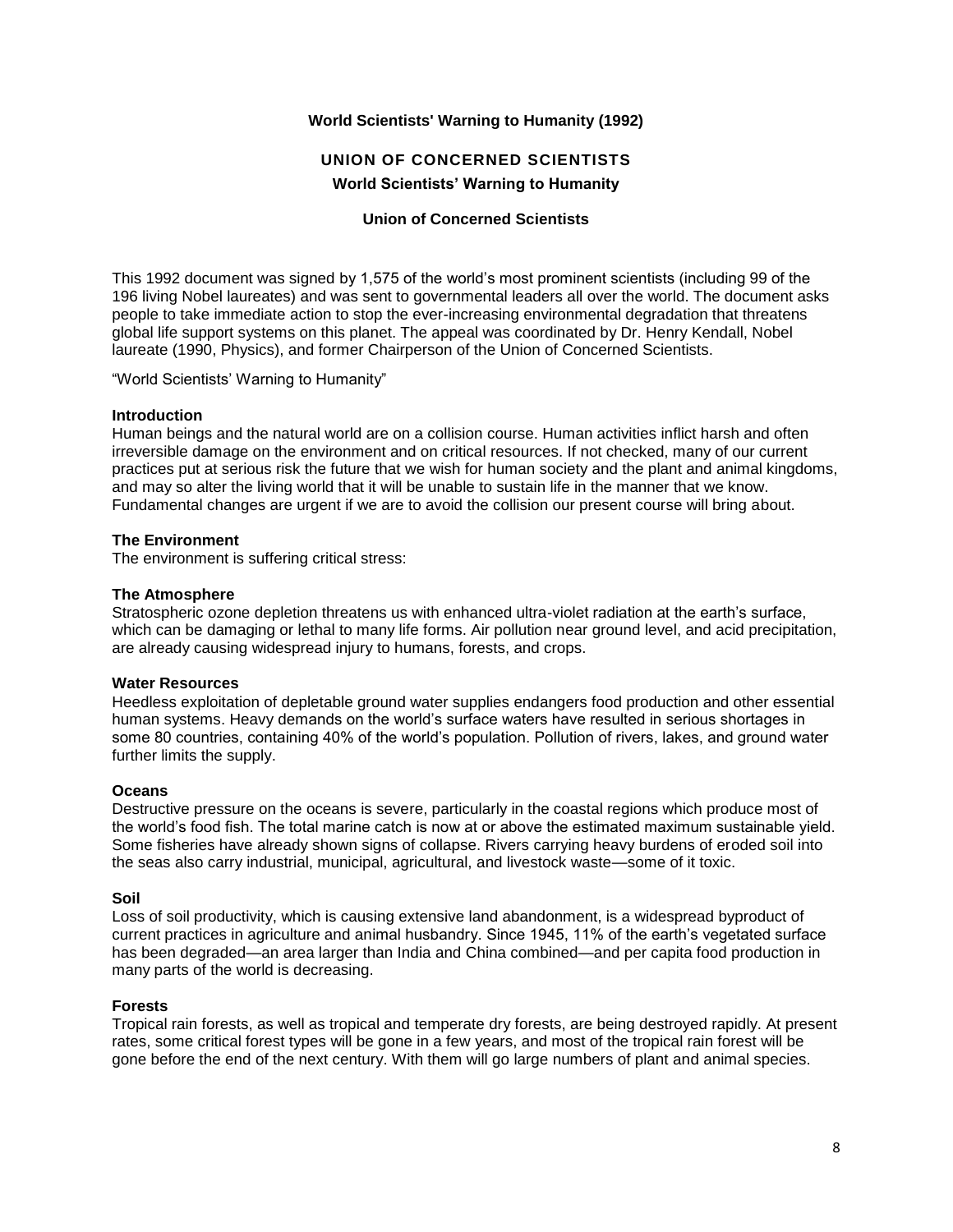### **Living Species**

The irreversible loss of species, which by 2100 may reach one third of all species now living, is especially serious. We are losing the potential they hold for providing medicinal and other benefits, and the contribution that genetic diversity of life forms gives to the robustness of the world's biological systems and to the astonishing beauty of the earth itself.

Much of this damage is irreversible on a scale of centuries or permanent. Other processes appear to pose additional threats. Increasing levels of gases in the atmosphere from human activities, including carbon dioxide released from fossil fuel burning and from deforestation, may alter climate on a global scale. Predictions of global warming are still uncertain—with projected effects ranging from tolerable to very severe—but potential risks are very great.

Our massive tampering with the world's interdependent web of life—coupled with the environmental damage inflicted by deforestation, species loss, and climate change—could trigger widespread adverse effects, including unpredictable collapses of critical biological systems whose interactions and dynamics we only imperfectly understand.

Uncertainty over the extent of these effects cannot excuse complacency or delay in facing the threats.

#### **Population**

The earth is finite. Its ability to absorb wastes and destructive effluent is finite. Its ability to provide food and energy is finite. Its ability to provide for growing numbers of people is finite. And we are fast approaching many of the earth's limits. Current economic practices which damage the environment, in both developed and underdeveloped nations, cannot be continued without the risk that vital global systems will be damaged beyond repair.

Pressures resulting from unrestrained population growth put demands on the natural world that can overwhelm any efforts to achieve a sustainable future. If we are to halt the destruction of our environment, we must accept limits to that growth. A World Bank estimate indicates that world population will not stabilize at less than 12.4 billion, while the United Nations concludes that the eventual total could reach 14 billion, a near tripling of today's 5.4 billion. But, even at this moment, one person in five lives in absolute poverty without enough to eat, and one in ten suffers serious malnutrition.

No more than one or a few decades remain before the chance to avert the threats we now confront will be lost and the prospects for humanity immeasurably diminished.

### **Warning**

We the undersigned, senior members of the world's scientific community, hereby warn all humanity of what lies ahead. A great change in our stewardship of the earth and the life on it, is required, if vast human misery is to be avoided and our global home on this planet is not to be irretrievably mutilated.

### **What We Must Do**

Five inextricably linked areas must be addressed simultaneously:

#### 1. **We must bring environmentally damaging activities under control to restore and protect the integrity of the earth's systems we depend on.**

We must, for example, move away from fossil fuels to more benign, inexhaustible energy sources to cut greenhouse gas emissions and the pollution of our air and water. Priority must be give to the development of energy sources matched to third world needs—small scale and relatively easy to implement.

We must halt deforestation, injury to and loss of agricultural land, and the loss of terrestrial and marine plant and animal species.

2. **We must manage resources crucial to human welfare more effectively.** We must give high priority to efficient use of energy, water, and other materials, including expansion of conservation and recycling.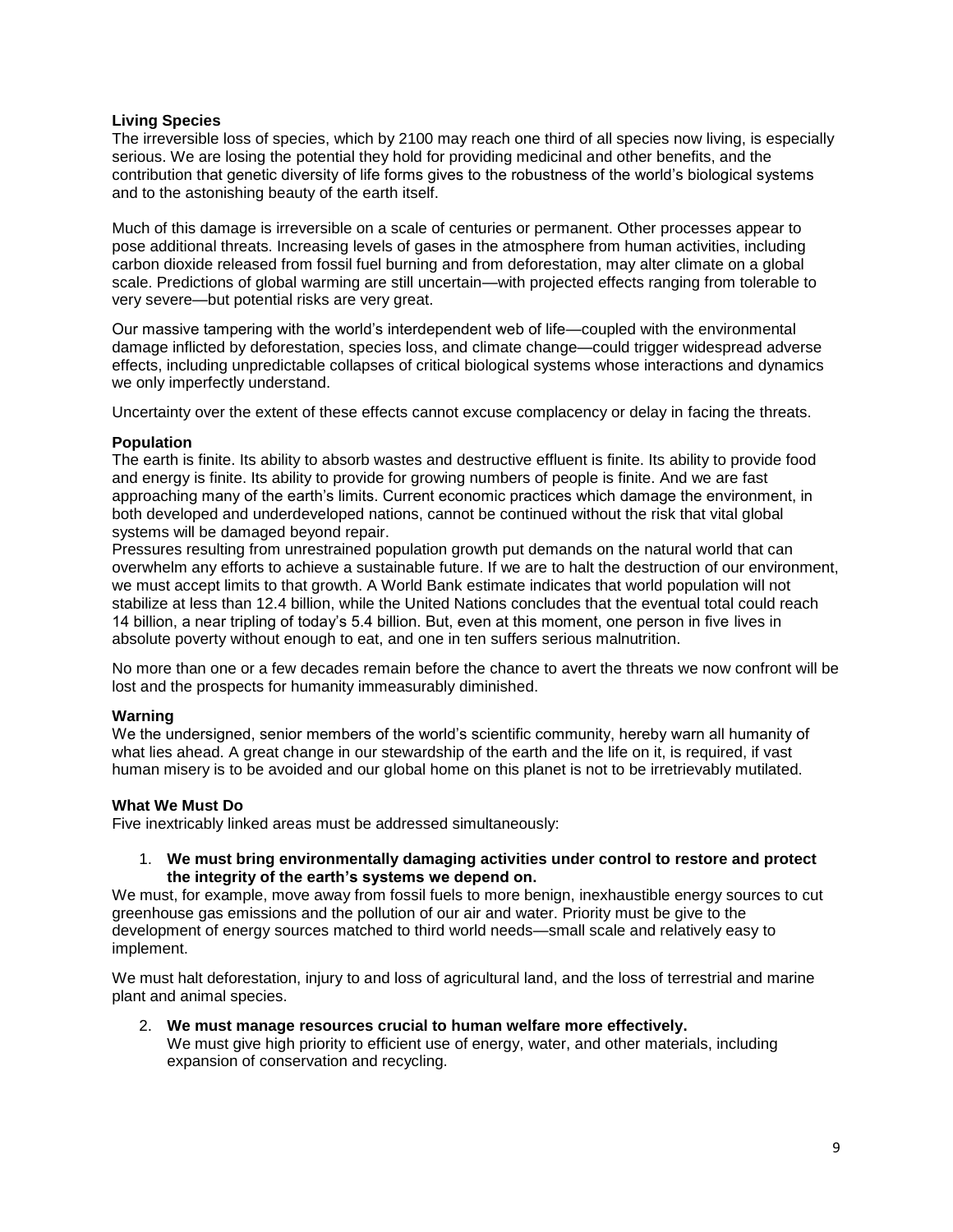- 3. **We must stabilize population. This will be possible only if all nations recognize that it requires improved social and economic conditions, and the adoption of effective, voluntary family planning.**
- 4. **We must reduce and eventually eliminate poverty.**

#### 5. **We must ensure sexual equality, and guarantee women control over their own reproductive decisions.**

The developed nations are the largest polluters in the world today. They must greatly reduce their overconsumption, if we are to reduce pressures on resources and the global environment. The developed nations have the obligation to provide aid and support to developing nations, because only the developed nations have the financial resources and the technical skills for these tasks.

Acting on this recognition is not altruism, but enlightened self-interest: whether industrialized or not, we all have but one lifeboat. No nation can escape from injury when global biological systems are damaged. No nation can escape from conflicts over increasingly scarce resources. In addition, environmental and economic instabilities will cause mass migrations with incalculable consequences for developed and undeveloped nations alike.

Developing nations must realize that environmental damage is one of the gravest threats they face, and that attempts to blunt it will be overwhelmed if their populations go unchecked. The greatest peril is to become trapped in spirals of environmental decline, poverty, and unrest, leading to social, economic, and environmental collapse.

Success in this global endeavor will require a great reduction in violence and war. Resources now devoted to the preparation and conduct of war—amounting to over \$1 trillion annually—will be badly needed in the new tasks and should be diverted to the new challenges.

A new ethic is required—a new attitude toward discharging our responsibility for caring for ourselves and for the earth. We must recognize the earth's limited capacity to provide for us. We must recognize its fragility. We must no longer allow it to be ravaged. This ethic must motivate a great movement, convincing reluctant leaders and reluctant governments and reluctant peoples themselves to effect the needed changes.

The scientists issuing this warning hope that our message will reach and affect people everywhere. We need the help of many.

We require the help of the world community of scientists—natural, social, economic, political; We require the help of the world's business and industrial leaders; We require the help of the world's religious leaders; and We require the help of the world's peoples. We call on all to join us in this task.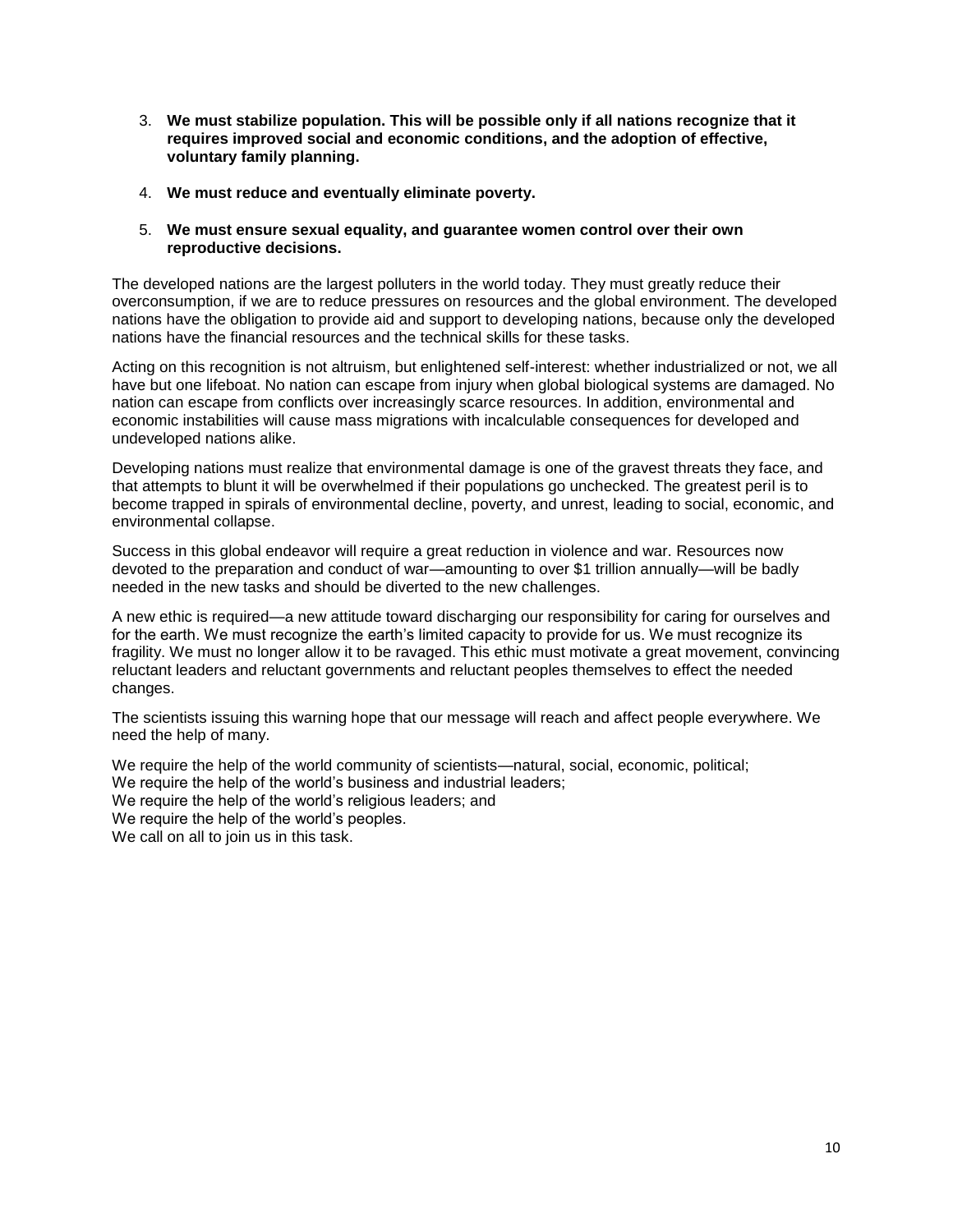#### Spanish versión translated by Emilio de las Heras

#### **Advertencia de la Comunidad Científica Mundial a la Humanidad: Segundo Aviso**

William J. Ripple, Christopher Wolf, Mauro Galetti, Thomas M Newsome, Mohammed Alamgir, Eileen Crist, Mahmoud I. Mahmoud, William F. Laurance

y #,### co-signatarios de ### países (la lista completa de co-signatarios puede consultarse en los materiales suplementarios.)

Hace 25 años, la asociación norteamericana Union of Concerned Scientists y más de 1500 científicos independientes, incluyendo la mayoría de los Premios Nobel en Ciencias que vivían entonces, escribieron "La Advertencia de los Científicos del Mundo a la Humanidad", 1992 (ver material suplementario en la versión en Inglés). Estos profesionales preocupados, reclamaron a la humanidad que frenase la destrucción ambiental y avisaron de "sería necesario un gran cambio en nuestra forma de cuidar la Tierra y la vida sobre ella, si quería evitarse una enorme miseria humana...". En su manifiesto, mostraban que los seres humanos estaban en rumbo de colisión con el mundo natural. Expresaron preocupación acerca de daños actuales, inminentes y potenciales sobre el planeta Tierra por: La destrucción de la capa de ozono, la disponibilidad de agua dulce, el colapso de la pesca marina, el incremento de zonas muertas en los océanos, la pérdida de masa forestal, la destrucción de biodiversidad, el cambio climático y el crecimiento continuado de la población. Proclamaron que cambios fundamentales eran urgentes y necesarios para evitar las consecuencias que nuestro actual rumbo podrían acarrearnos.

Los autores de la declaración de 1992 temían que la humanidad estaba empujando a los ecosistemas de la Tierra más allá de su capacidad de soportar la red de la vida. Describieron cuán rápido nos estábamos aproximando a muchos de los límites de lo que el planeta puede tolerar sin daños serios e irreversibles. Los científicos alegaron que deberíamos estabilizar la población, describiendo como la enorme cifra - que ha crecido en 2000 millones desde 1992, un incremento del 35% - ejerce una presión sobre la Tierra que puede aplastar otros esfuerzos para conseguir un futuro sostenible (Crist et al. 2017). Imploraron que redujéramos las emisiones de gases efecto invernadero (en adelante, GEI) y eliminásemos los combustibles fósiles, redujéramos la deforestación y revirtiéramos la tendencia de extinción de la biodiversidad.

En el 25º aniversario de su llamada de atención, miramos hacia atrás a su alarma y evaluamos la respuesta humana, analizando la evolución en el tiempo de los indicadores disponibles. Desde 1992, con la excepción de que se ha estabilizado la capa de ozono, la humanidad ha fracasado en hacer suficientes progresos para resolver esos retos ambientales previstos y, de manera muy alarmante, en la mayoría de ellos, estamos mucho peor que entonces (figura 1, tabla suplementaria S2). Especialmente preocupante es la trayectoria actual del catastrófico cambio climático de origen humano debido a las crecientes emisiones de GEI procedentes de la quema de combustibles fósiles (Hansen et al. 2013), la deforestación (Keenan et al. 2015) y la producción agrícola - principalmente por la ganadería de rumiantes y el consumo de carne (Ripple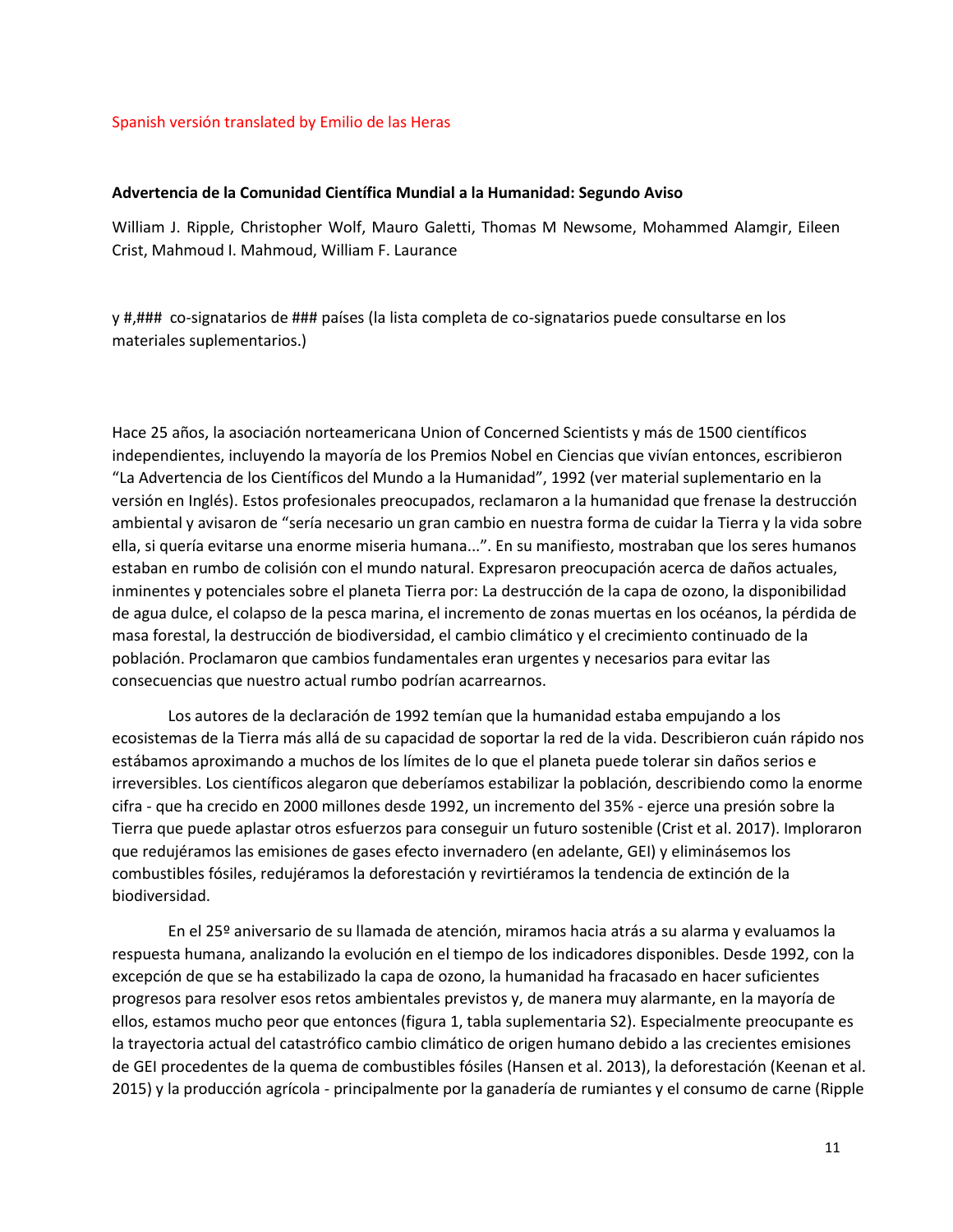et al. 2014). Además, hemos desatado un evento de extinción masiva de especies, la sexta en unos 540 millones de años, mediante la cual muchos de las actuales formas de vida podrían ser aniquiladas o, como poco, comprometidas a la extinción hacia el final de este siglo.

Por la presente, damos un Segundo Aviso a la Humanidad, ilustrado por la alarmante tendencia de variables mostradas en la figura 1. Estamos poniendo en peligro nuestro futuro por nuestro desproporcionado consumo material y por no darnos cuenta de que el alocado crecimiento de la población mundial es el principal impulsor detrás de la mayoría de amenazas ecológicas e, incluso, societales (Crist et al. 2017). Con su fracaso en limitar adecuadamente el crecimiento de la población, en reevaluar el papel de una economía enraizada en el crecimiento permanente, en reducir la emisión de GEI, en incentivar la energía renovable, en proteger el hábitat, en restaurar los ecosistemas, en parar la extinción de fauna, en frenar las especies invasivas, la humanidad no está tomando los pasos urgentes que necesitamos para salvaguardar nuestra muy amenazada biosfera.

Puesto que la mayoría de líderes políticos responde a la presión, los científicos, los medios de comunicación y los ciudadanos deben insistir en que sus gobiernos pasen a la acción inmediata, como un imperativo moral hacia las actuales y futuras generaciones, humanas y de otras formas de vida. Con una marejada de esfuerzos desde organizaciones surgidas desde el pueblo, la obstinada oposición puede ser superada y los líderes políticos se verán obligados a hacer lo correcto. Es también el momento de reexaminar y modificar nuestros comportamientos individuales, incluyendo nuestra propia reproducción (idealmente, al nivel de reemplazo, 2 hijos por mujer, como máximo) y reducir drásticamente nuestro nivel de consumo per-cápita de combustibles fósiles, carne y otros recursos.

La rápida reducción mundial de las sustancias que destruían la capa de ozono nos muestra que podemos hacer cambios positivos cuando actuamos de manera decidida. También hemos hecho avances importantes para reducir la pobreza extrema y el hambre (www.worldbank.org). Otros progresos notables (no incluidos en la figura 1) incluyen: rápida reducción de las tasas de fertilidad en muchas regiones mediante políticas educativas entre mujeres y jóvenes (www.un.org/esa/population), la prometedora reducción de la tasa de deforestación en algunas regiones y el rápido despliegue de energías renovables. Hemos aprendido mucho desde 1992, pero el progreso de los cambios necesarios y urgentes en políticas ambientales, comportamiento humano y reducción de las inequidades globales está, todavía, lejos de ser suficiente.

Las transiciones hacia la sostenibilidad se pueden producir de diferentes maneras, pero todas requieren presión de la sociedad civil y argumentaciones basadas en evidencias, liderazgo político, políticas adecuadas, mercados y otras consideraciones. Ejemplos de acciones diferentes y efectivas que la humanidad puede tomar para la transición a la sostenibilidad incluyen (sin presumir orden de importancia o urgencia):

- 1) Priorizando a la promulgación de grandes reservas protegidas de una proporción significativa de los hábitats terrestres, marinos, de agua dulce y aéreos de todo el mundo;
- 2) Mantenimiento de los servicios ecosistémicos de la naturaleza parando la conversión de selvas, bosques, pastizales y otros hábitats naturales;
- 3) Restaurar comunidades con plantas autóctonas a gran escala, principalmente, bosques;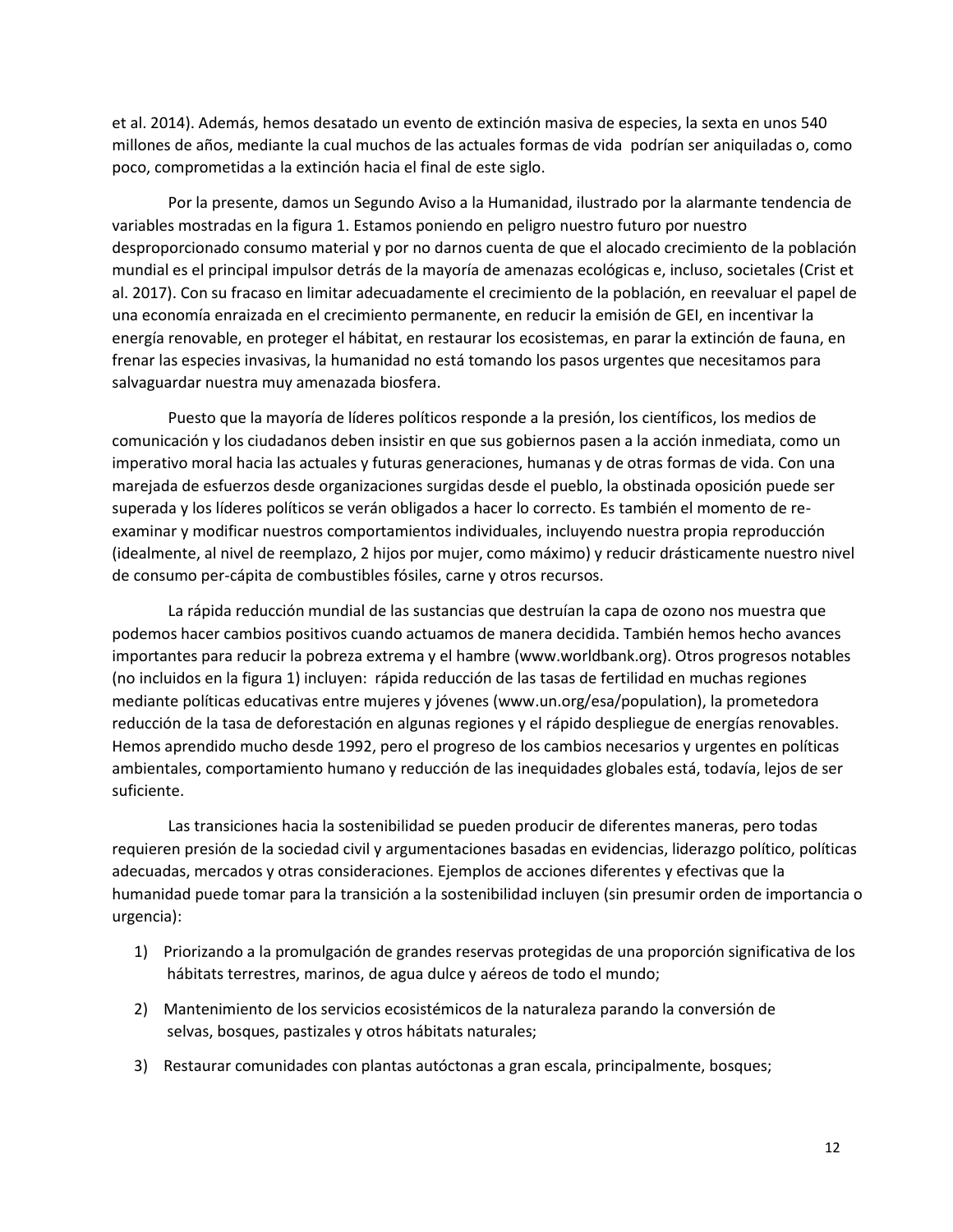- 4) Devolver a la naturaleza salvaje zonas con especies nativas, especialmente con depredadores ápice, para recuperar procesos y dinámicas ecológicos;
- 5) Implementar políticas adecuadas para remediar la extinción de especies animales, la caza furtiva y la explotación y comercio de especies amenazadas;
- 6) Reducir el desperdicio de alimentos mediante educación y mejores infraestructuras;
- 7) Promover un cambio hacia dietas más vegetales y menos animales;
- 8) Promover la reducción adicional de los índices de fertilidad procurando que mujeres y hombres tengan acceso a la educación reproductiva y a los servicios voluntarios de planificación familiar, especialmente, en lugares donde falten tales recursos;
- 9) Aumentar la educación ambiental para niños y fomentar un mayor aprecio por la naturaleza por parte de la sociedad.
- 10) Desinvertir en inversiones monetarias e invertir en iniciativas que promuevan cambio ambiental
- 11) Idear y promover tecnologías no contaminantes y adoptar masivamente energías renovables y, simultéaneamente, eliminar subvenciones a la producción de energía con combustibles fósiles.
- 12) Revisar nuestra economía para reducir desigualdades y asegurarse que precios, impuestos y sistemas de incentivos tengan en cuenta los costes reales que nuestro patrón de consumo imponen en nuestro medio ambiente; y
- 13) Evaluar de manera científica el tamaño de población humana sostenible a largo plazo y pedir a las naciones y a sus líderes que apoyen ese objetivo vital.

Para prevenir pérdidas catastróficas de biodiversidad y un deterioro generalizado de las condiciones de vida humana, la humanidad debe poner en práctica una forma de vida más sostenible ambientalmente que la actual ("business as usual"). Esta receta ya fue bien articulada hace 25 años por los científicos del mundo, pero en la mayoría de los temas, no hemos escuchado su llamada de atención. Pronto será demasiado tarde para cambiar el rumbo de la actual trayectoria que nos lleva al fracaso y nos estamos quedando sin tiempo. Debemos reconocer, en nuestras vidas diarias y en nuestras instituciones de gobierno, que la Tierra con toda su vida es nuestro único hogar.

### **Reconocimientos**

Peter Frumhoff y Doug Boucher, de la Union of Concerned Scientists, así como las siguientes personas, han planteado profundas discusiones, comentarios y datos para este documento: Stuart Pimm, David Johns, David Pengelley, Guillaume Chapron, Steve Montzka, Robert Diaz, Drik Zeller, Gary Gibson, Leslie Green, Nick Houtman, Peter Stoel, Karen Josephson, Robin Comforto, Terralyn Vandetta, Luke Painter, Rodolfo Dirzo, Guy Peer, Peter Haswell, and Robert Johnson.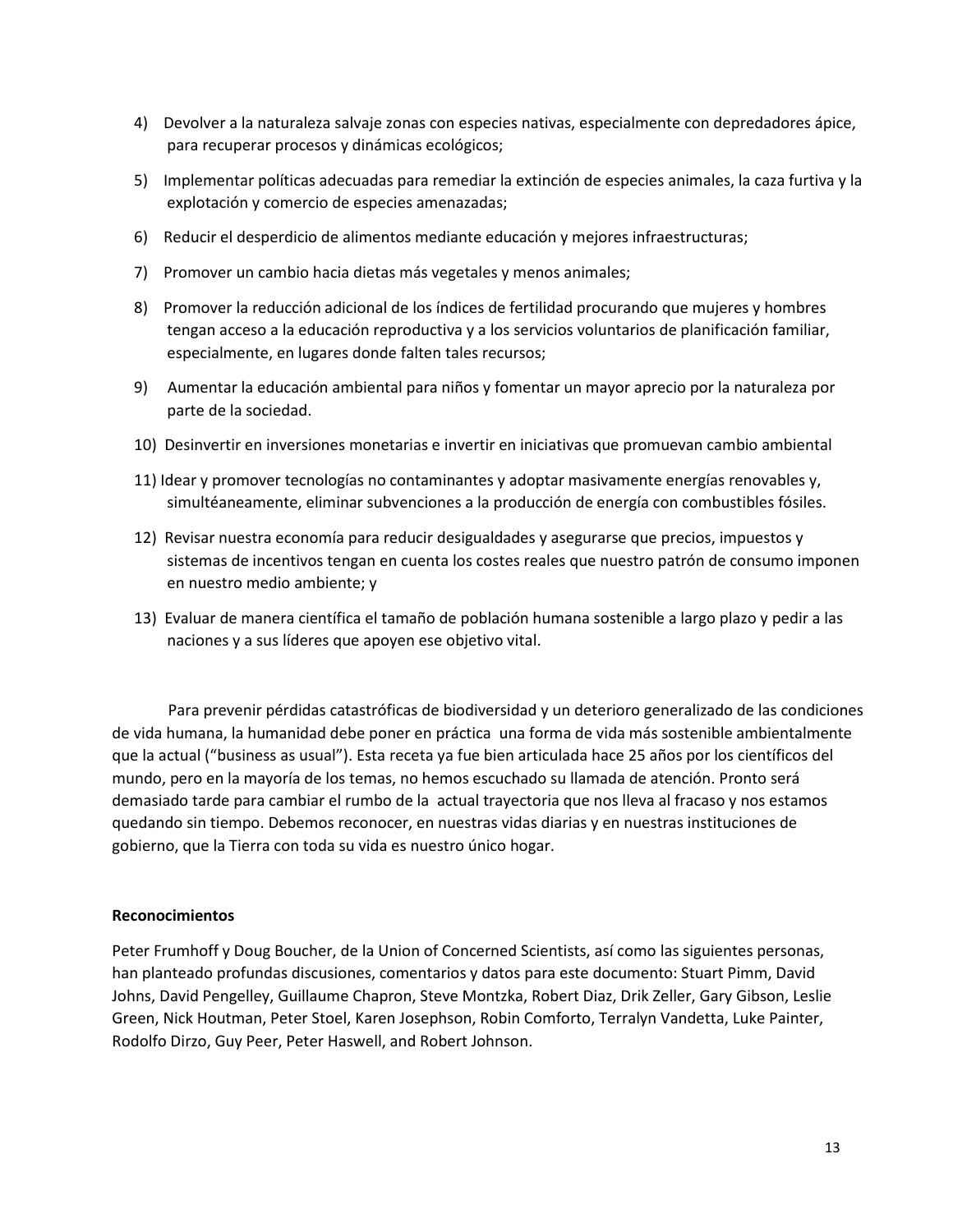### **Referencias citadas**

- Crist E, Mora C, Engelman R. 2017. The interaction of human population, food production, and biodiversity protection *(La interacción de la población humana, la producción de alimentos y la protección de la biodiversidad)*. Science 356: 260–264.
- Hansen J, et al. 2013. Assessing "dangerous climate change": Required reduction of carbon emissions to protect young people, future generations and nature. *(Evaluación del "cambio climático peligroso": Necesitamos reducir las emisiones de carbono para proteger a los jóvenes, a las generaciones futuras y a la naturaleza)*. PLOS ONE 8: e81648.
- Keenan, RJ, Reams GA, Achard F, de Freitas JV, Grainger A, Lindquist E. 2015. Dynamics of global forest area: results from the FAO Global Forest Resources Assessment 2015 *(Dinámica del área forestal global: resultados de la Valoración 2015 de los Recursos Forestales Globales de la FAO)*. Forest Ecology and Management, 352: 9–20.
- Ripple WJ, Smith P, Haberl H, Montzka SA, McAlpine C, Boucher DH. 2014. Ruminants, climate change and climate policy *(Rumiantes, cambio climático y política climática)*. Nature Climate Change 4: 2–5. doi:10.1038/nclimate2081

*William J. Ripple (bill.ripple@oregonstate.edu), Christopher Wolf y Thomas M. Newsome pertenecen al Global Trophic Cascades Program, en el Departmento de Ecosistemas Forestales y Sociedad de la Oregon State University, en Corvallis. TMN pertenece también al Centre for Integrative Ecology, en la School of Life and Environmental Sciences, en Deakin University, en Geelong, Australia. Mauro Galetti pertenece al Instituto de Biociências, de la Universidade Estadual Paulista, Departamento de Ecologia, en São Paulo, Brazil. Mohammed Alamgir pertenece al Institute of Forestry and Environmental Sciences, en la University of Chittagong, en Bangladesh. Eileen Crist pertenece al Department of Science and Technology in Society, en Virginia Tech, en Blacksburg. Mahmoud I. Mahmoud pertenece al ICT/Geographic Information Systems Unit de la National Oil Spill Detection and Response Agency (NOSDRA), en Abuja, Nigeria. William F. Laurance pertenece al Centre for Tropical Environmental and Sustainability Science y al College of Science and Engineering, en la James Cook University, en Cairns, Queensland, Australia.*